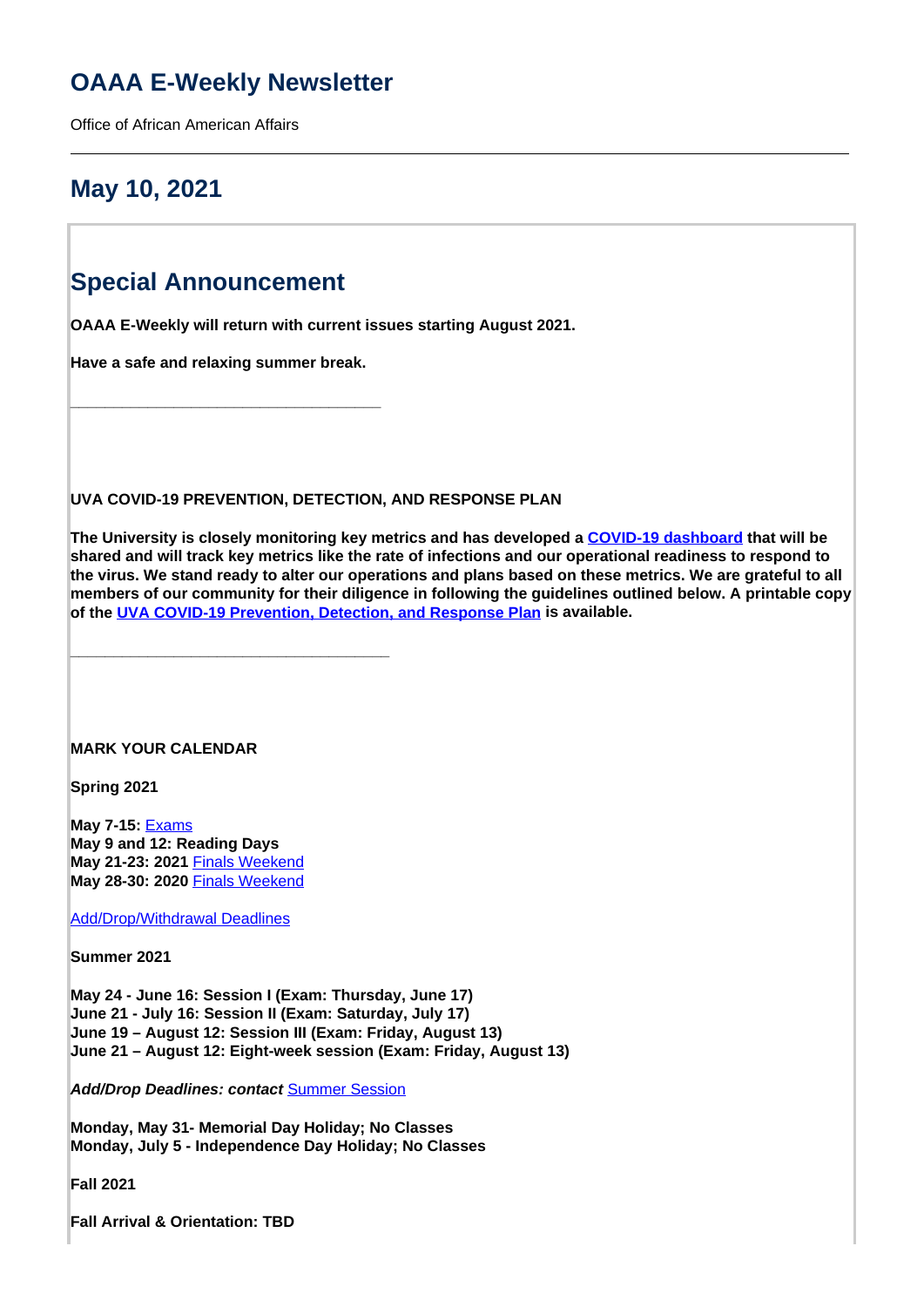## **OAAA Announcements & Services**

**OAAA Announcements & Services – Spring 2021**

**OAAA Virtual Office Hours**

**Monday with Dean Bassett 3:00 pm – 4:00 pm – Zoom Meeting - Passcode: 984107**

**Tuesday with TBA 11:30 am – 1:00 pm – Zoom Meeting - Passcode: 621470**

**Wednesday with Dean Thomas 3:30 pm – 5:00 pm – Zoom Meeting - Passcode: 412435**

**Thursday with Dean Bassett 10:30 – 12:00 pm – Zoom Meeting - Passcode: 536215**

**Friday with TBA (Alternating) 9:30 am – 11:00 am – Zoom Meeting - Passcode: 763369**

**OAAA Tutoring for Spring 2021 – Contact: Dean Thomas for more information**

**OAAA tutors meeting dates & times via Zoom:** 

\_\_\_\_\_\_\_\_\_\_\_\_\_\_\_\_\_\_\_\_\_\_\_\_\_\_\_\_\_\_\_\_\_\_\_\_\_\_\_\_

**Calculus & Statistics Tutoring** Every Monday – 12:00 pm-2:30 pm – **Travis Elliott @ Zoom Room** Every Thursday – 2:00 pm-4:30 pm – **Travis Elliott @ Zoom Room**

**Organic Chemistry Tutoring** Every Monday – 6:30 pm-8:30 pm – **Sarah Weisflog @ Zoom Room**

**Chemistry Tutoring** Every Tuesday – 5:00 pm-7:00 pm – **Yvette Gamor @ Zoom Room**

**Biology Tutoring** Every Thursday – 6:00 pm–8:00 pm – **Mihret Niguse @ Zoom Room**

**Biology Tutoring** Every Sunday – 6:00 pm–8:00 pm – **Heather Poyner @ Zoom Room**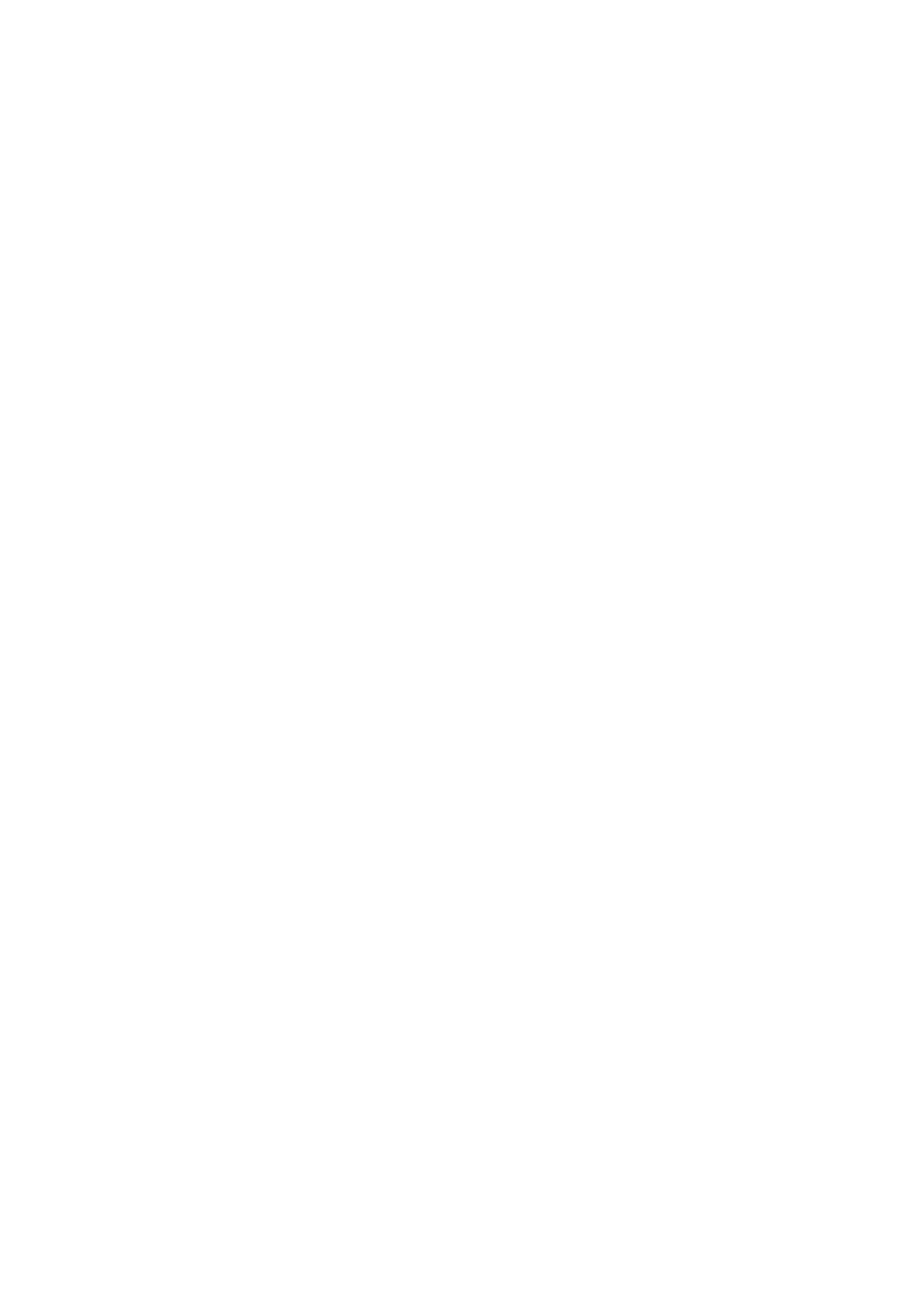### **Quote of the Week**

**"Don't follow the path. Go where there is no path and start a trail." – Ruby Bridges**

### **Quote's Corner**



At the tender age of six, **Ruby Bridges**

advanced the cause of civil rights in November 1960 when she became the first African American student to integrate an elementary school in the South. Born on September 8, 1954, Bridges was the oldest of five children for Lucille and Abon Bridges, farmers in Tylertown, Mississippi. When Ruby was two years old, her parents moved their family to New Orleans, Louisiana in search of better work opportunities. Ruby's birth year coincided with the US Supreme Court's landmark ruling in Brown v. the Board of Education of Topeka Kansas, which ended racial segregation in public schools. Nonetheless, southern states continued to resist integration, and in 1959, Ruby attended a segregated New Orleans kindergarten. A year later, however, a federal court ordered Louisiana to desegregate. The school district created entrance exams for African American students to see whether they could compete academically at the all-white school. Ruby passed the exam. Her father resisted, fearing for his daughter's safety; her mother, however, wanted Ruby to have the educational opportunities that her parents had been denied. Meanwhile, the school district delayed her admittance until November 14. Ruby and her mother were escorted by four federal marshals to the school every day that year. She walked past crowds screaming vicious slurs at her. She spent her first day in the principal's office due to the chaos created as angry white parents pulled their children from school. Barbara Henry, a white Boston native, was the only teacher willing to accept Ruby, and all year, she was a class of one. Ruby ate lunch alone and sometimes played with her teacher at recess, but she never missed a day of school that year. The Bridges family suffered for their courage: Abon lost his job, and grocery stores refused to sell to Lucille. Her share-cropping grandparents were evicted from the farm where they had lived for a quarter-century. In 1964, artist Norman Rockwell celebrated her courage with a painting of that first day entitled, "The Problem We All Live With." Ruby graduated from a desegregated high school, became a travel agent, married and had four sons. She was reunited with her first teacher, Henry, in the mid-1990s, and for a time the pair did speaking engagements together. Ruby later wrote about her early experiences in two books and received the Carter G. Woodson Book Award. A lifelong activist for racial equality, in 1999, Ruby established The Ruby Bridges Foundation to promote tolerance and create change through education. In 2000, she was made an honorary deputy marshal in a ceremony in Washington, DC.

## **Upcoming Events**

#### **Live Meditation with Roshi Joan Halifax Wednesday, May 12 – 11:00 am-11:30 am – Register**

We are pleased to announce that Roshi Joan Halifax— renowned Buddhist teacher, Zen priest, anthropologist, and pioneer in the field of end-of-life care—will join us live on May 12 for an extended 30-minute edition of Virtual Meditation on the Lawn. Roshi Joan will lead a 15-minute meditation followed by an audience Q&A period. Free and open to the public. For more information Contact: Contemplative Sciences Center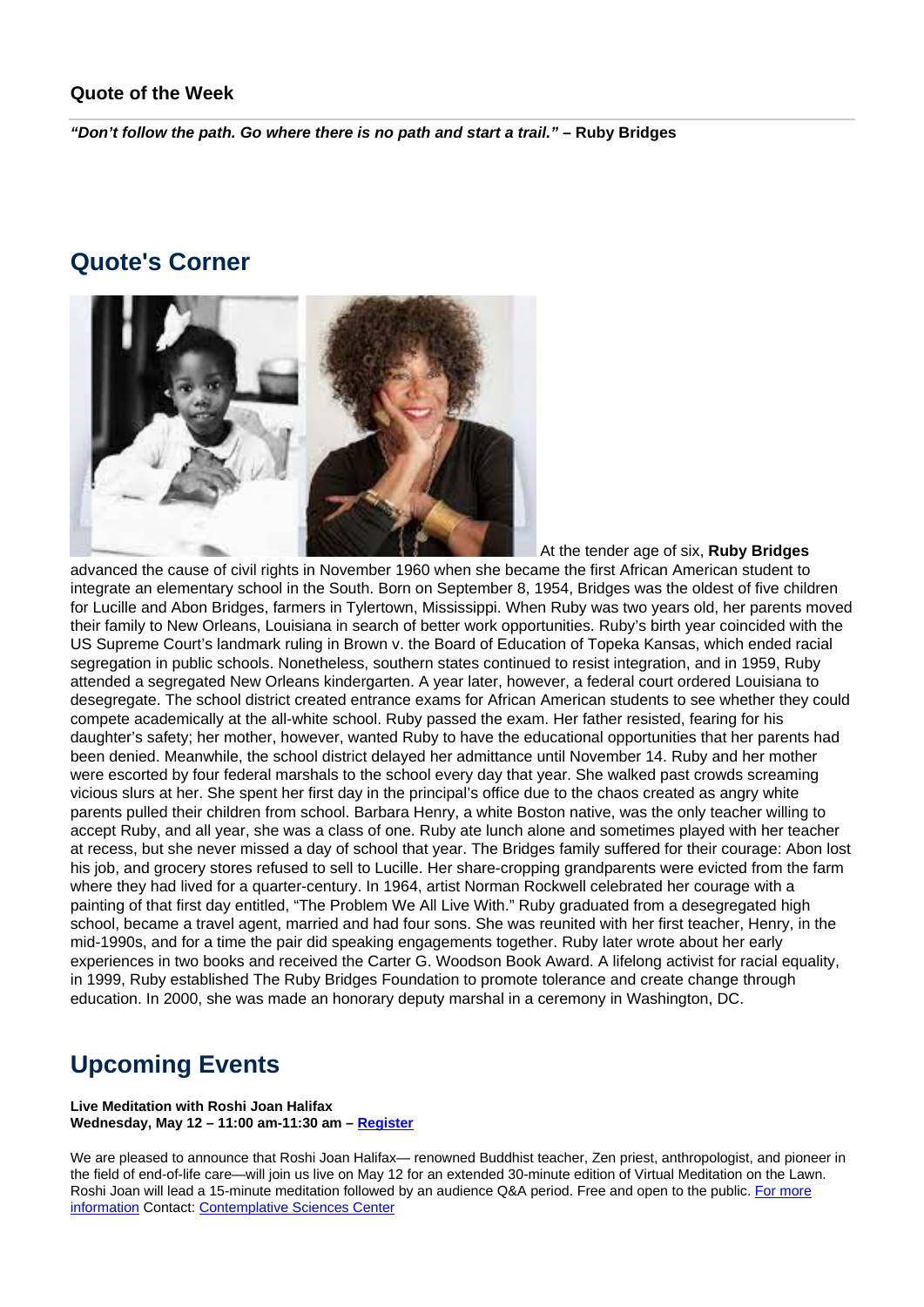#### **Fellowships Series Every Monday – 4:00 pm – Full schedule available here**

There are introductory sessions each month, which are great for first and second year students and a good first touchpoint with our office for anyone else. There are a number of sessions dedicated to those fellowships that have a deadline in the fall. It is important that students start considering those opportunities early so that they can take advantage of our summer advising programming and be well prepared. We encourage third and fourth years, graduate and professional students, and area alumni to attend those sessions on the UK Awards, Foreign Service Awards, Asia Awards, NSF GRFP, and the Fulbright US Student Award this spring. Second years will want to note the Udall, Gilman, Truman, and STEM Awards (includes Goldwater) sessions.

# **Opportunites with Deadlines**

#### **Hoos Internship Accelerator Application Deadline: Sunday, May 16th**

Announcement: Hoos Internship Accelerator (HIA) is a new summer internship program supported by the UVA Career Center and UVA Alumni Association that will connect 500 rising third- and fourth-year students with virtual, skill-building, 4–8 week internship experiences. Internships are typically 20–25 hours per week. Interns will have access to a wealth of professional support coordinated by the University, including online mentorship; one-on-one career advising, and pre-and post-internship training. For more information: Contact Name: Aubrey O'Hara

#### **Econ Majors Diversity Cohort Focus Group**

Coordinated by the Economics Career Office Student Advisory Board (ECOSAB) The ECOSAB is seeking Black, Latinx, APIDA, and FGLI students, who are currently Economics majors or planning to declare, to share their feedback and experiences with the Economics Department in a focus group. You'll contribute to developing a diversity cohort aimed to increase diversity within the major and support Economics students from underrepresented groups to be successful now and beyond graduation! Contact: Dazzelle Bagtas to express interest or any questions.

#### **The New Innovative UVA Medical Academic Enrichment Program Virtual SMLP 2021 Applications are OPEN**

The University of Virginia School of Medicine (UVASOM) is conducting a new virtual innovative medical academic enrichment program, the Summer Medical Leadership Program (SMLP). The number one goal of SMLP is to expose the participants to the "real world of medicine" to prepare them not only for admission to medical school but to assume future leadership positions in medicine/biomedical field. SMLP is an intensive six-week residential summer medical academic enrichment program for30 undergraduate students from underrepresented groups and disadvantaged backgrounds who are interested in pursuing careers in medicine, and chosen from a nationwide pool of applicants. SMLP is under the direction of Dr. Taison Bell. Dr. Bell is the Assistant Professor of Medicine in the divisions of Infectious Disease and Pulmonary/Critical Care Medicine as well as the Assistant Director of the Medical ICU. Apply Here!

#### **Morven Kitchen Garden (MKG) Spring Internship**

MKG is hiring Spring Semester Interns. MKG is a one-acre garden where University of Virginia students **learn**, **lead**, and **connect** through growing food. MKG provides an opportunity and place for students to directly participate in all aspects of sustainable food production. The internship details and application are available here. Visit our website to learn more about the garden and ways to get involved. Questions about the internship? Please contact Stephanie Meyers, scm6x@virginia.edu

#### **Ridley Scholarship Fund Awards Available to Non-Ridley Students Available**

Ridley scholarships that extend beyond current scholars: https://aig.alumni.virginia.edu/ridley/about/ridley-scholarships/

#### **Truist Ridley Leadership and Financial Education Academy (Set to Begin in January 2022)**

Partnering with the BB&T Leadership Institute in Greensboro, North Carolina, and the UVA Career Center, the academy program will feature participation by Truist executives in teaching students about financial services, asset management and advisory services, technology, data sciences and operating careers, as well as participation by partners from consulting, legal, financial planning, accountancy and related fields. It will also feature leadership and well-being course instruction from the Leadership Institute's award-winning faculty. The initial funding will provide for two summer's worth of 3-to-4 cohorts of 15 students to participate. Over a two-year period, the pilot program will support up to 120 African-American students at UVA. This will provide these rising second year students with an early experience of Truist's commitment to teammates and diversity and inclusion, and a valuable addition to career resumes. For Truist, it provides a remarkable opportunity to connect with high-quality cohorts of students in an authentic setting and create brand awareness of the opportunities Truist is committed to providing.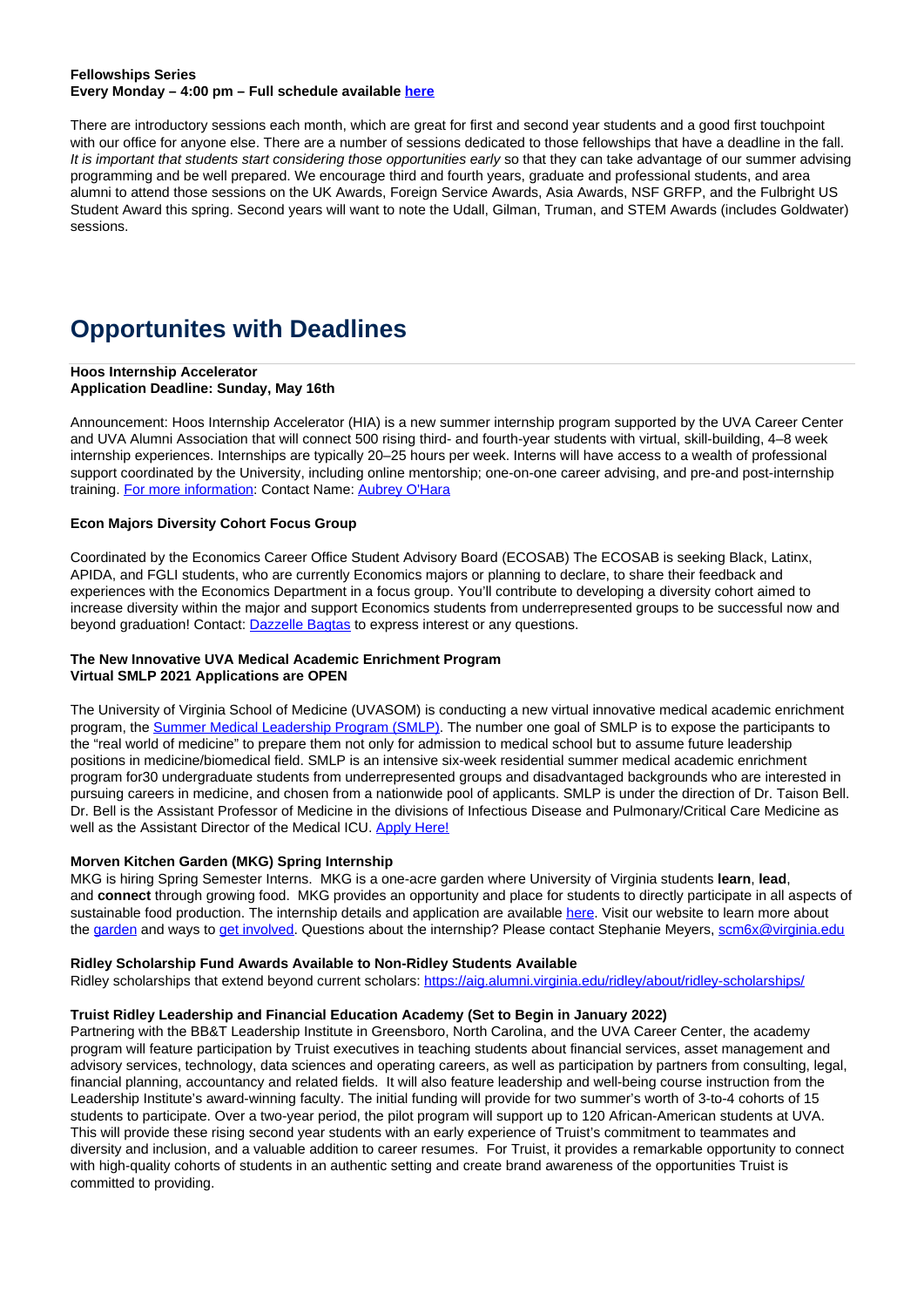### **This Week in Black History**



 **Did you know? Sidney L. Poitier** KBE (born

February 20, 1927) is a Bahamian-American retired actor, film director, activist, and ambassador. In 1964, Poitier won the Academy Award for Best Actor becoming the first black male and Bahamian actor to win that award. He is one of the last surviving stars from the Golden Age of Hollywood cinema, and the oldest living and earliest surviving Best Actor Academy Award winner. From 1997 to 2007, he served as the Bahamian Ambassador to Japan. His entire family lived in the Bahamas, then still a British colony, but Poitier was born unexpectedly in Miami while they were visiting for the weekend, which automatically granted him American citizenship. He grew up in the Bahamas, but moved back to Miami aged 15 and to New York when he was 16. He joined the North American Negro Theatre, landing his breakthrough film role as a high school student in the film Blackboard Jungle (1955). In 1958, Poitier starred with Tony Curtis as chained-together escaped convicts in The Defiant Ones, which received nine Academy Award nominations. Poitier received a nomination for Best Actor, he was the first black actor to be nominated. He was also nomination for a BAFTA, which he won. In 1964, he won the Academy Award and the Golden Globe Award for Best Actor for Lilies of the Field (1963). Poitier also received acclaim for Porgy and Bess (1959), A Raisin in the Sun (1961) and A Patch of Blue (1965). He continued to break ground in three successful 1967 films which dealt with issues of race and race relations: To Sir, with Love; Guess Who's Coming to Dinner, and In the Heat of the Night. He was the top box-office star of the year. He received Golden Globe Award and British Academy Film Award nominations for his performance in the latter film. Poitier continued acting in film and television as well as directing various comedy films including Stir Crazy (1980) starring Richard Pryor